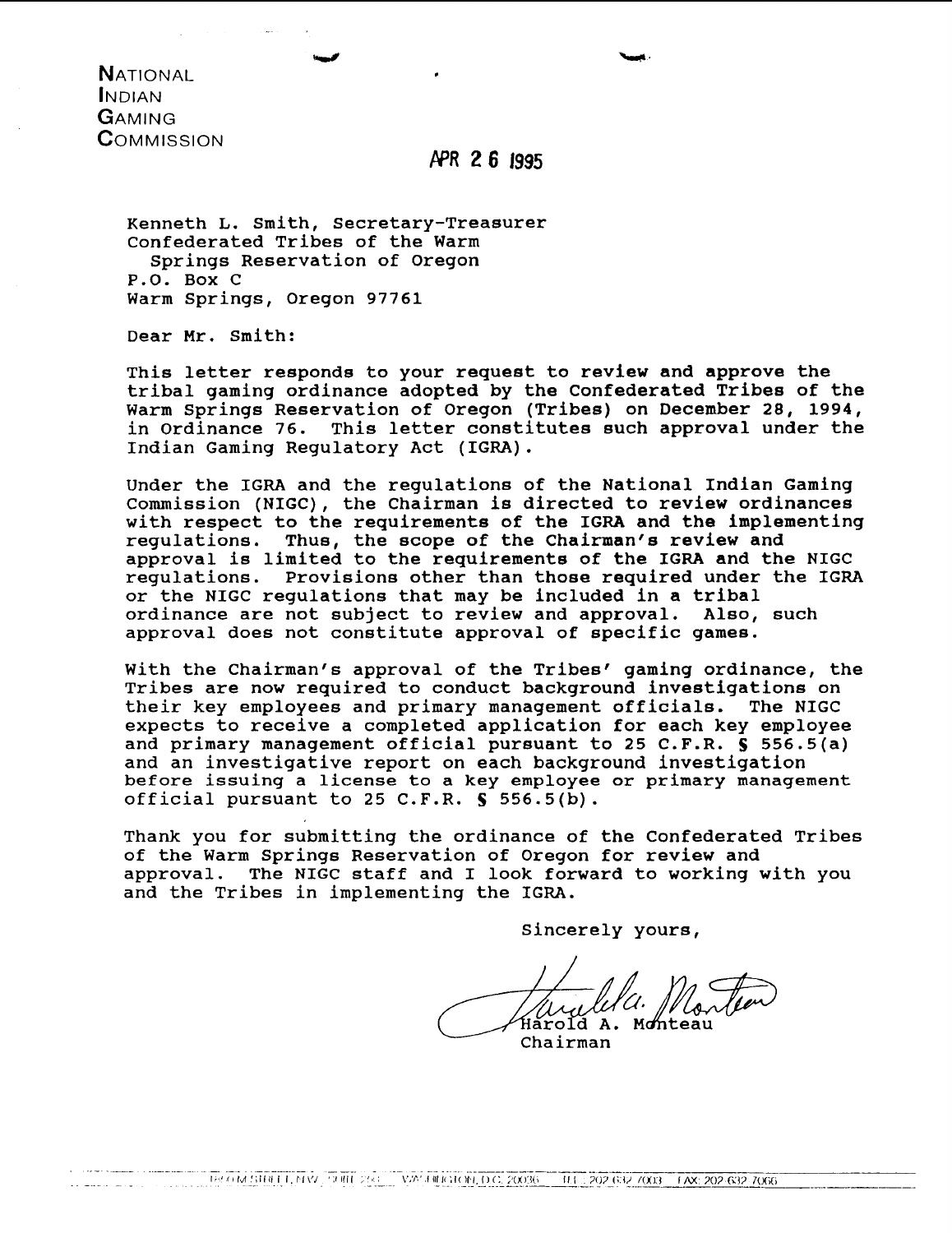#### AFFIDAVIT OF AUTHENTICATION

STATE OF OREGON 1 ) ss. County of Jefferson )

I, KENNETH L. SMITH, being duly sworn hereby deposes and says:

**1.** I am the Secretary-Treasurer of the Tribal Council of the Confederated Tribes of the Warm Springs Reservation of Oregon.

2. Under the Tribe's constitution and bylaws, I am required to certify all resolutions and ordinances duly adopted by the Warm Springs Tribal Council, the Tribe's governing body.

3. Attached to this affidavit is a true, accurate and complete copy of Warm Springs Tribal Ordinance No. 76 (the gaming ordinance) that I hereby certify as authentic pursuant to 25 C.F.R. **S522.2** (a) .

KENNETH L. SMITH

SUBSCRIBED and SWORN to before me this  $\frac{\gamma+\beta}{\beta}$  day of  $\frac{\beta+\beta}{\beta}$ 



 $\ell_{\text{A}}$  (MML) ( /'  $\frac{m}{\sqrt{c}c}$ 

My Commission Expires: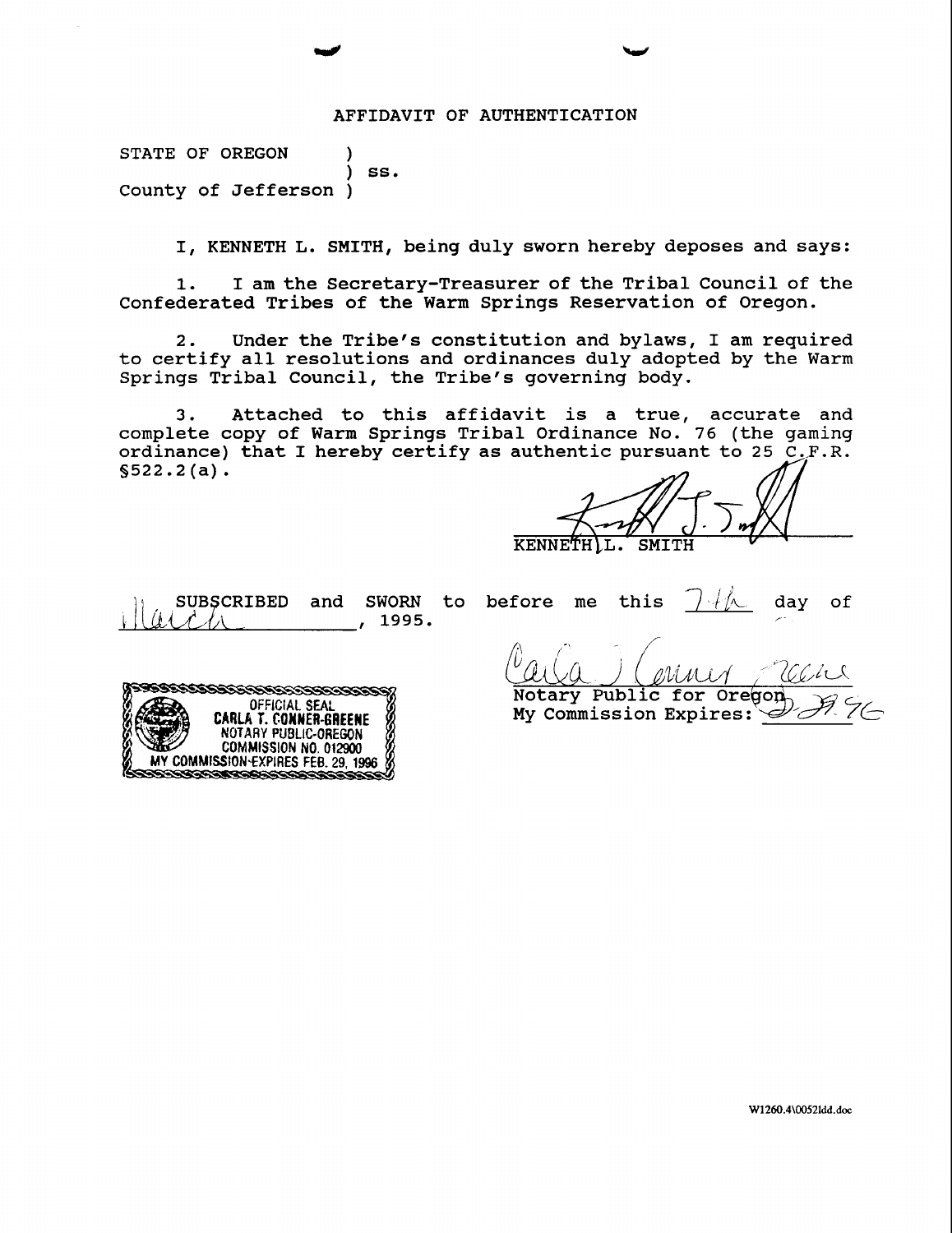**WHEREAS, At** a referendum of the eligible tribal voters held on December 27, 1994, the tribal members voted to authorize the conduct of class I11 gaming by the Confederated Tribes of the Warm Springs Reservation of Oregon on eligible trust lands; and

**WHEREAS,** The Tribal Council proposes to enter into a compact with the State of Oregon providing for Class I11 gaming; and

WHEREAS, The Indian gaming Regulatory Act, P.L. 100-447, US U.S.C. §2701 et. seq. requires a tribal gaming ordinance in order for the Tribe to conduct Class I1 and Class I11 gaming activities; now, therefore

BE IT ORDAINED, By the (19th) Tribal Council of the Confederated Tribes of the Warm Springs Reservation of Oregon, pursuant to Article V, Section 1(1), of the Tribal Constitution that the Class I1 and Class III Gaming Ordinance attached hereto as Exhibit "A" is adopted as Chapter 260 of the Warm Springs Tribal Code.

BE IT FURTHER ORDAINED, That Warm Springs Tribal Code Section 305.451 is amended to read as follows:

305.451 Gamblinq. Any Indian who shall gamble or participate in any gambling activity, other than traditional Indian games, or during traditional Indian ceremonies, or gaming as authorized by the class I1 and Class I11 Gaming Ordinance, WSTC Chapter 260, for money or other value, shall be deemed guilty of unlawful gambling. Class I gambling as defined by the Indian Gaming Regulatory Act, P.L. 100-447, 25 U.S.C. S2703, is not prohibited by this section.

#### CERTIFICATION

The undersigned, as Secretary-Treasurer of the Confederated Tribes of the Warm Springs Reservation of Oregon, hereby certifies that the Tribal Council is composed of 11 members of whom 8, constituting a quorum, were present at a meeting thereof, duly and regularly called, noticed, convened and held this 28th day of December 1994; and that the foregoing resolution was passed by the affirmative vote of 7 members, the Chairman not voting; and that said resolution has not been rescinded or amended in any way.

Smith Secretary-Treasurer

**NOTED:**  $\sqrt{AN}$  9 1995

Gordon E. Cannon Superintendent

cc: Secretary-Treasurer Superintendent Administrative Service Center **ORIGINAL**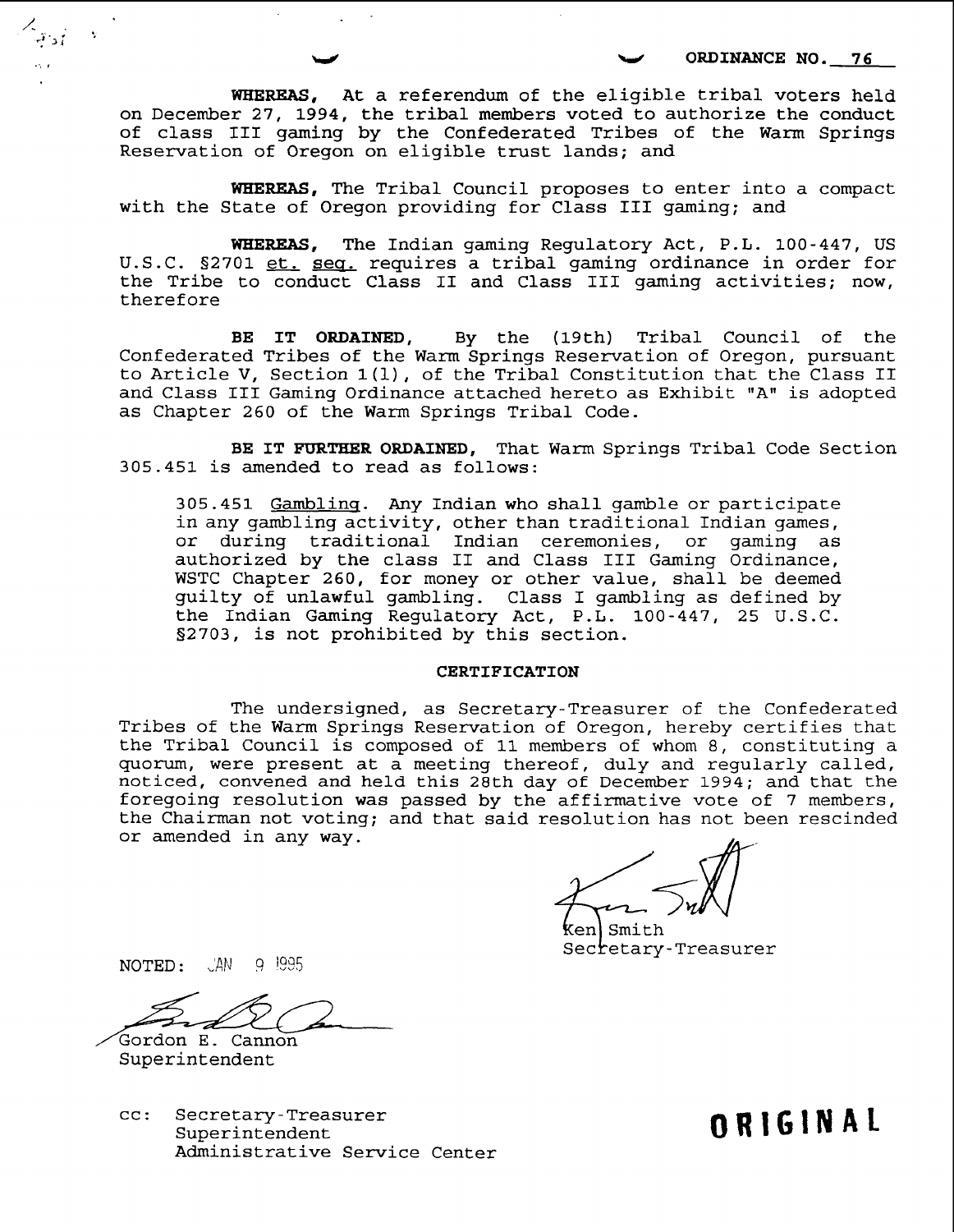$\sim$   $\sim$ 

### **WARM SPRINGS TRIBAL CODE CHAPTER 260 CONFEDERATED TRIBES OF THE WARM SPRINGS RESERVATION OF OREGON CLASS I1 AND CLASS I11 GAMING ORDINANCE**

#### **INDEX**

### **SECTION**

 $\mathcal{A}^{\mathcal{A}}$ 

 $\overline{\phantom{a}}$ 

| 260.001 | Purpose                                  | $\mathbf{1}$                               |
|---------|------------------------------------------|--------------------------------------------|
| 260.002 | Gaming Authorized                        |                                            |
| 260.003 | Ownership of Gaming                      |                                            |
| 260.004 | Use of Gaming Revenue                    | $\begin{array}{c} 1 \\ 1 \\ 1 \end{array}$ |
| 260.005 | Audit                                    |                                            |
| 260.006 | Protection of the Environment and Public |                                            |
|         | Health and Safety                        | $\overline{c}$                             |
| 260.007 | Licenses for Key Employees and Primary   |                                            |
|         | Management Officials                     |                                            |
| 260.008 | License Locations                        | $\begin{array}{c} 2 \\ 8 \end{array}$      |
| 260.009 | Gaming Commission                        | $\theta$                                   |
| 260.010 | Repeal                                   | 12                                         |
|         |                                          |                                            |

#### **PAGE**

 $\mathcal{A}^{\mathcal{A}}$  , and  $\mathcal{A}^{\mathcal{A}}$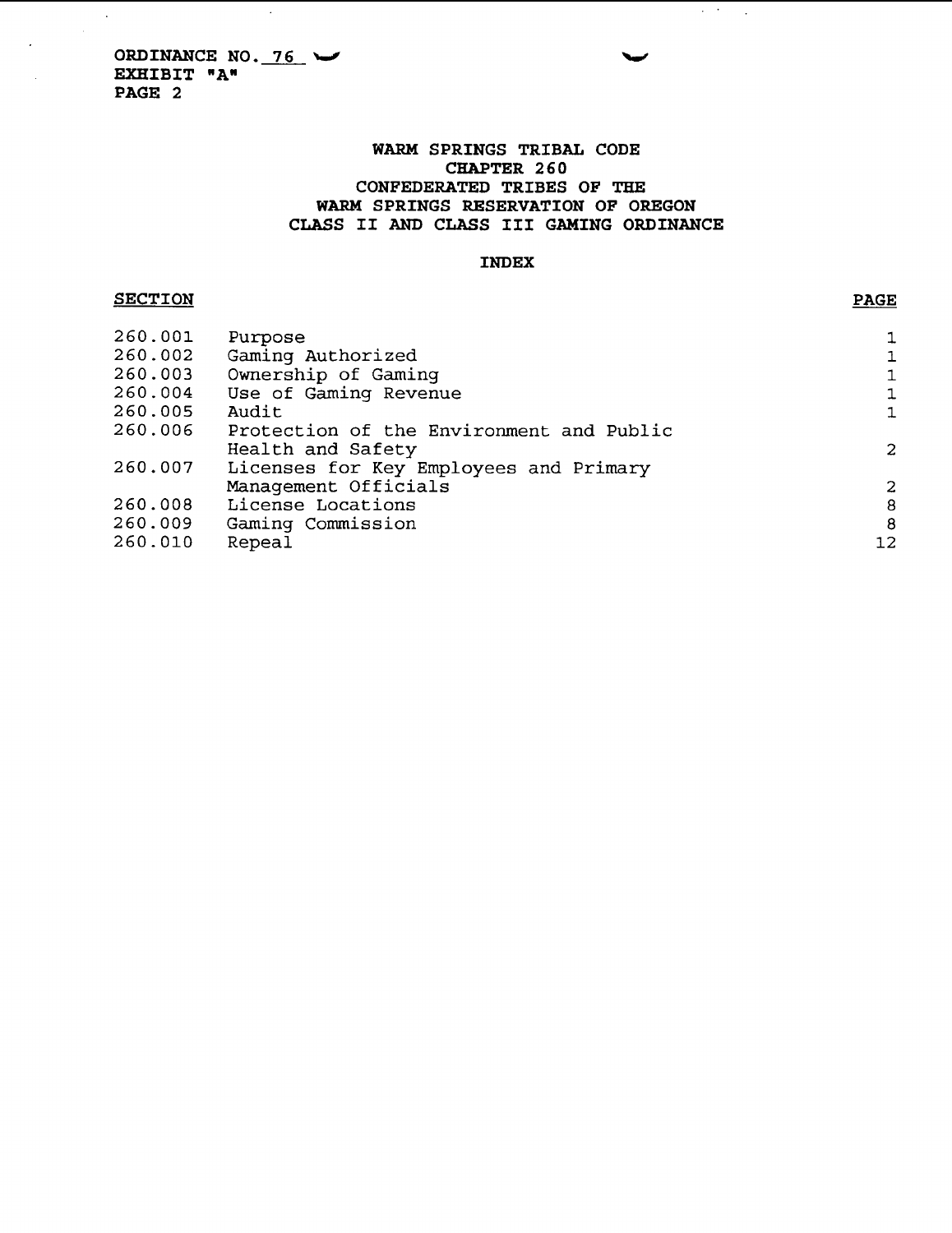## **WARM SPRINGS TRIBAL CODE CHAPTER 260 CONFEDERATED TRIBES OF THE WARM SPRINGS RESERVATION OF OREGON CLASS II AND CLASS Ill GAMING ORDINANCE**

**260.001** PURPOSE. The Tribal Council, pursuant to the authority contained in Article V, Section 1 (i) and (1) of the Constitution and Bylaws, as amended, of the Tribe, hereby enacts this Ordinance in order to set the terms for Class II and Class **Ill** gaming operations on tribal lands.

260.002 GAMING AUTHORIZED. Class II gaming and Class III gaming as defined in the Indian Gaming Regulatory Act, P.L. 100-447, 25 U.S.C. 52703 ("IGRA"), and by the regulations promulgated by the National lndian Gaming Commission at 25 C.F.R. 5502.3 (as published in the Federal Register at 57 FR 12382-1 2393, April 9, 1992) is hereby authorized.

**260.003 OWNERSHIP OF GAMING.** The Tribe shall have the sole propriety interest in and responsibility for the conduct of any gaming operation authorized by this ordinance.

## **260.004 USE OF GAMING REVENUE.**

(1) Net revenues from Class II and Class Ill gaming shall be used only for the following purposes: to fund tribal government operations and programs; provide for the general welfare of the Tribe and its members; promote tribal economic development; donate to charitable organizations; or help fund operations of local government agencies.

(2) If the Tribe elects to make per capita payments to tribal members, it shall authorize such payments only upon approval of a plan submitted to the Secretary of the Interior under 25 U.S.C. §2710(b)(3).

### **260.005 AUDIT.**

(1) The Tribe shall cause to be conducted annually an independent audit of gaming operations and shall submit the resulting audit reports to the National lndian Gaming Commission.

(2) All gaming related contracts that result in the purchase of supplies, services, or concessions in excess of \$25,000.00 annually, except contracts for professional legal and accounting services, shall be specially included within the scope of the audit that is described in subsection 260.005(1) above.

### **260.006 PROTECTION OF THE ENVIRONMENT AND PUBLIC HEALTH**

**AND SAFETY.** Class I1 and Class Ill gaming facilities shall be constructed, maintained and operated in a manner that adequately protects the environment and the public health and safety.

### **260.007 LICENSES FOR KEY EMPLOYEES AND PRIMARY MANAGEMENT**

**OFFICIALS.** The Tribe shall ensure that the policies and procedures set out in this section are implemented with respect to key employees and primary management officials employed at any Class II and Class Ill gaming enterprise operated on lndian lands:

**(1) Definitions.** For the purposes of this section, the following definitions apply:

**(A)** "Kev emolovee" means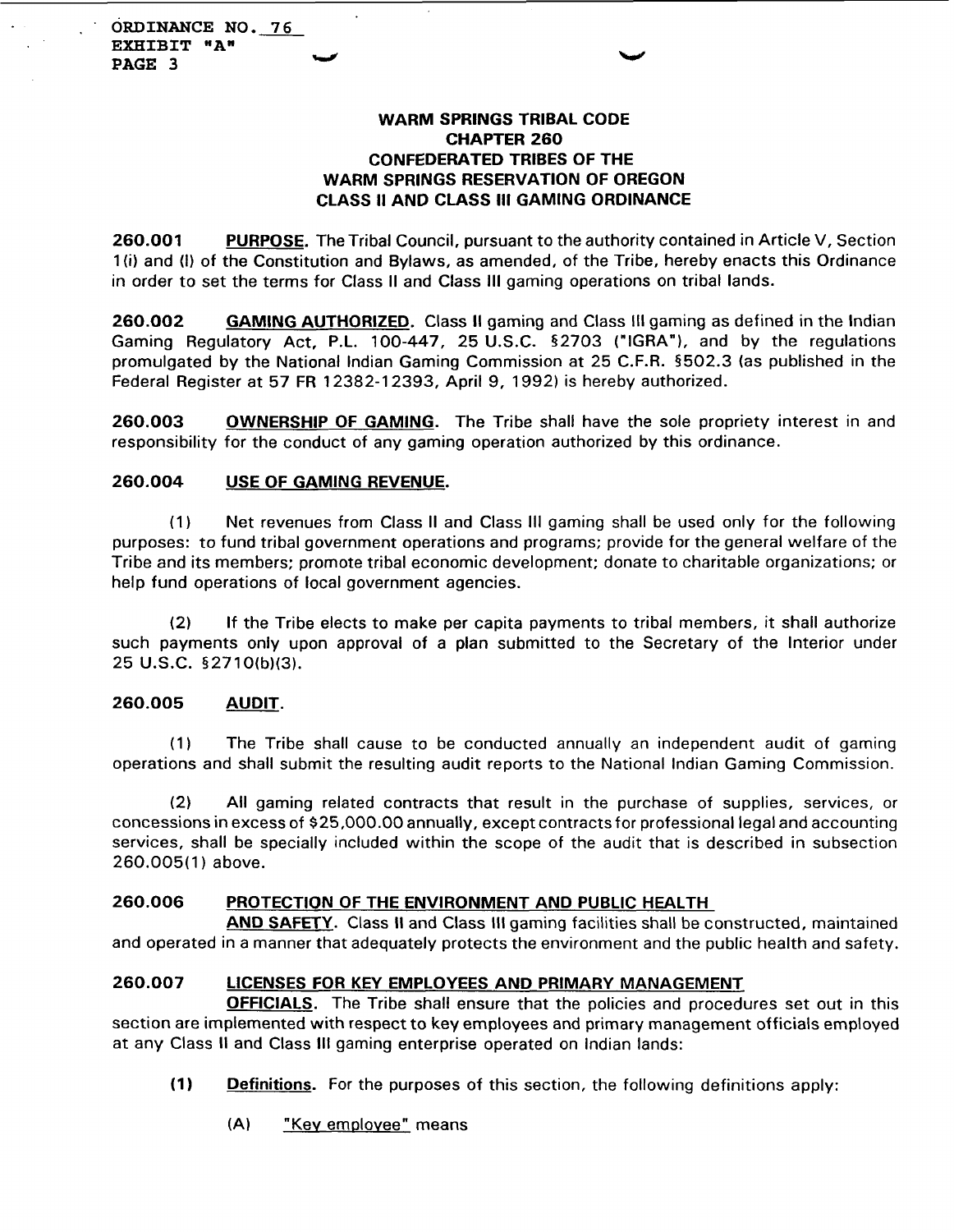**ORDINANCE NO. 76 EXHIBIT "A" PAGE 4 w** 

- (a) a person who performs one or more of the following functions:
	- (i) Bingo caller;<br>(ii) Counting roo
	- Counting room supervisor;
	- (iii) Chief of security;
	- (iv) Custodian of gaming supplies or cash;
	- (v) Floor manager;
	- (vi) Pit boss;
	- (vii) Dealer;
	- (viii) Croupier;
	- (ix) Approver of credit; or
	- **(XI** Custodian of gambling devices including persons with access to cash and accounting records within such devices;
- (b) If not otherwise included, any other person whose total cash compensation is in excess of \$50,000 per year; or
- (c) If not otherwise included, the four most highly compensated persons in the gaming operation.
- **(B)** "Primarv manaaement official" means:
	- (a) The person having management responsibility for a management contract:
	- (b) Any person who has authority:
		- (i) To hire and fire employees; or
		- (ii) To set up working policy for the gaming operation; or
	- (c) The chief financial officer or other person who has financial management responsibility.

#### **(2)** Aoolication **Forms.**

**(A)** The following notice shall be placed on the application form for a key employee or a primary management official before that form is filled out by an applicant:

"In compliance with the Privacy Act of 1974, the following information is provided: Solicitation of the information on this form is authorized by 25 U.S.C. 2701 et seg. The purpose of the requested information is to determine the eligibility of individuals to be employed in a gaming operation. The information will be used by National Indian Gaming Commission members and staff who have need for the information in the performance of their official duties. The information may be disclosed to appropriate Federal, Tribal, State, local, or foreign law enforcement and regulatory agencies when relevant to civil, criminal or regulatory investigations or prosecu-tions or when pursuant to a requirement by a tribe or the National Indian Gaming Commission in connection with the hiring or firing of an employee, the issuance or revoca-tion of a gaming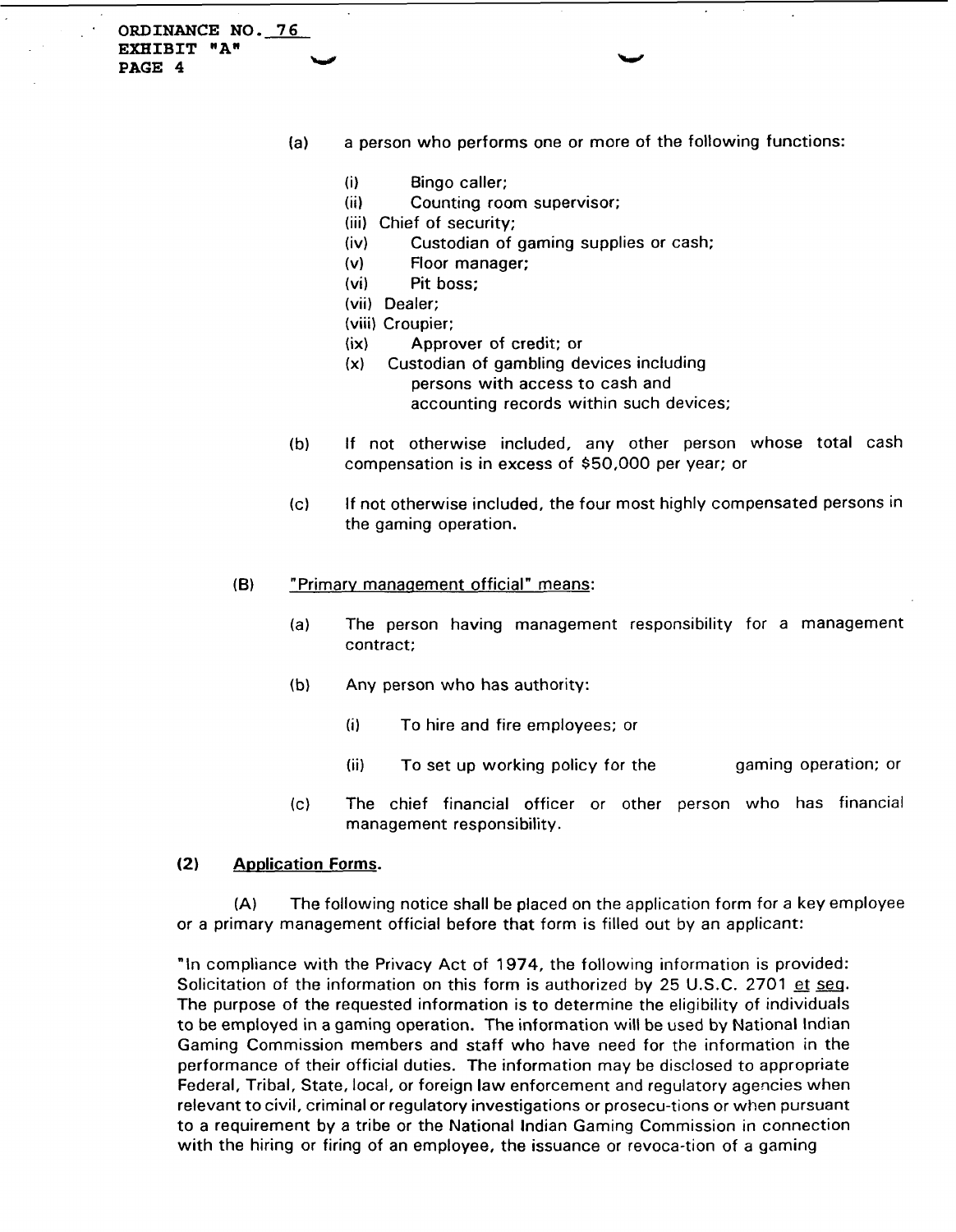license, or investigations of activities while associated with a tribe or a gaming operation. Failure to consent to the disclosures indicated in this notice will result in a tribe's being unable to hire you in a primary management official or key employee position.

"The disclosure of your Social Security Number (SSN) is voluntary. However, failure to supply a SSN may result in errors in processing your application."

**(6)** Existing key employees and primary management officials shall be notified in writing that they shall either:

- (a) Complete a new application form that contains a Privacy Act notice; or
- (b) Sign a statement that contains the Privacy Act notice and consent to the routine uses described in that notice.

(C) The following notice shall be placed on the application form for a key employee or a primary official before that form is filled out by an applicant.

"A false statement or any part of your application may be grounds for not hiring you, or for firing you after you begin work. Also, you may be punished by fine or imprisonment.

(U.S. Code, Title **18,** Section **1001 1"** 

**(D)** The Tribe shall notify in writing existing key employees and primary management officials that they shall either:

- (a) Complete a new application form that contains a notice regarding false statements; or
- (b) Sign a statement that contains the notice regarding false statements.

#### **(3)** Backaround Investiqations.

**(A)** The Tribe shall request from each primary management official and from each key employee all of the following information:

- (a) Full name, other names used (oral or written), social security number(s), birth date, place of birth, citizenship, gender, all languages (spoken or written);
- (b) Currently and for the previous 5 years: business and employment positions held, ownership interests in those businesses, business and residence addresses, and driver's license numbers;
- (c) The names and current addresses of at least three personal references, including one personal reference who was acquainted with the applicant during each period of residence listed under paragraph **(3)(A)(b)** of this section;
- (dl Current business and residence telephone numbers;
- (el A description of any existing and previous business relationships with Indian tribes, including ownership interests in those businesses;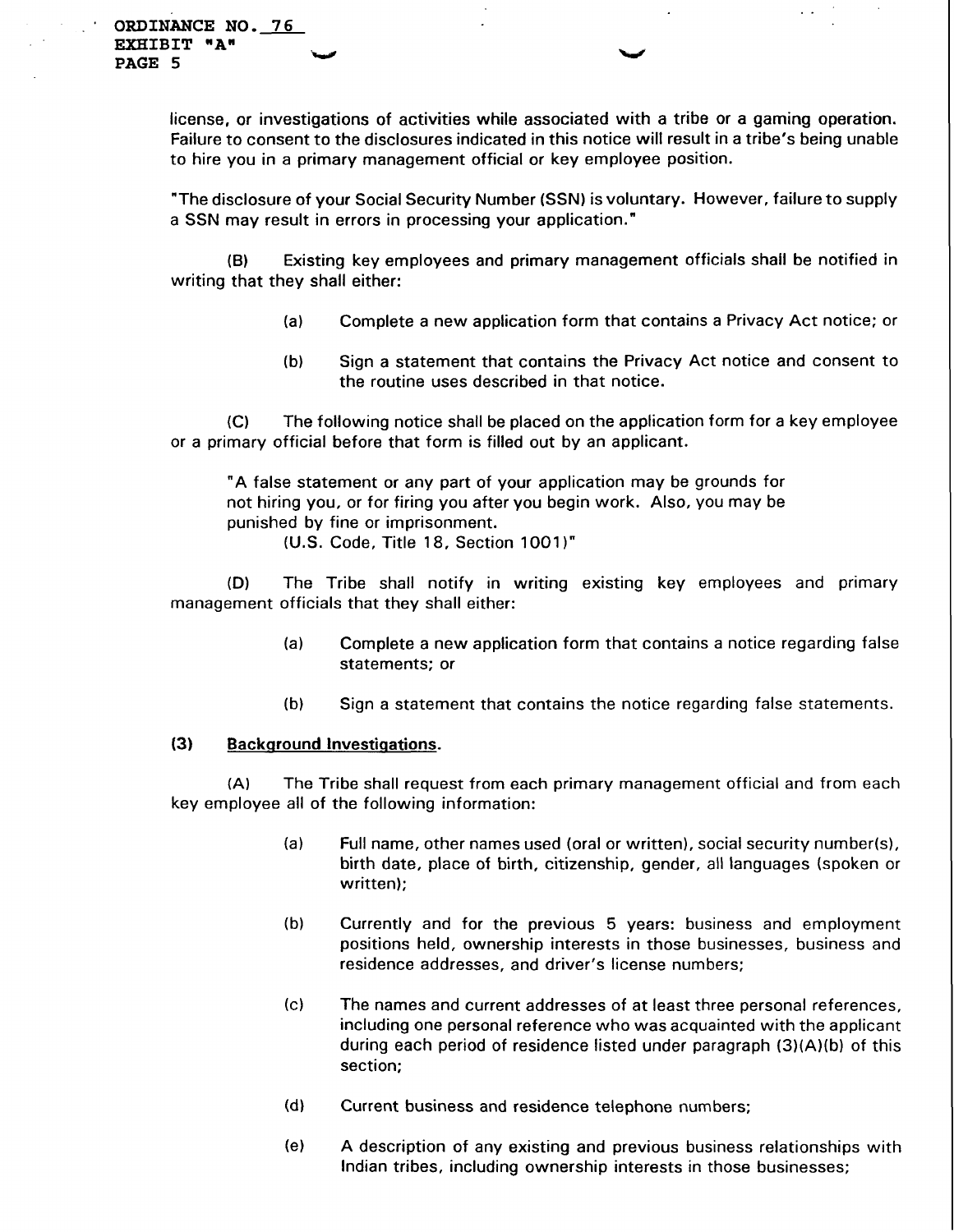ORDINANCE NO. 76<br> **EXHIBIT "A"**<br> **PAGE 6 EXHIBIT "A"** 

- (f) A description of any existing and previous business relationships with the gaming industry generally, including ownership interests in those businesses;
- (g) The name and address of any licensing or regulatory agency with which the person has filed an application for a license or permit related to gaming, whether or not such license or permit was granted;
- (h) For each felony for which there is an ongoing prosecution or a conviction, the charge, the name and address of the court involved, and the date and disposition if any;
- (i) For each misdemeanor conviction or ongoing misdemeanor prosecution (excluding minor traffic violations), within 10 years of the date of the application, the name and address of the court involved and the date and disposition;
- **(j)** For each criminal charge (excluding minor traffic charges); whether or not there is a conviction, if such criminal charge is within 10 years of the date of the application and is not otherwise listed pursuant to paragraph  $(3)(A)(h)$  or  $(3)(A)(i)$  of this section, the criminal charge, the names and address of the court involved and the date and disposition;
- (k) The name and address of any licensing or regulatory agency with which the person has filed an application for an occupational license or permit, whether or not such license or permit was granted;
- (I) A current photograph;
- (m) Any other information the Tribe deems relevant; and
- (n) Fingerprints consistent with procedures adopted by the Tribe according to 25 C.F.R. § 522.2(h).

**(B)** The Tribe shall conduct an investigation sufficient to make a determination under subsection 260.007(4) below. In conducting a background investigation, the Tribe or its agent shall promise to keep confidential the identity of each person interviewed in the course of the investigation.

**(4)** Eliqibilitv Determination. The Tribe shall review a person's prior activities, criminal record, if any, and reputation, habits and associations to make a finding concerning the eligibility of a key employee or primary management official for employment in a gaming operation. If the Tribe determines that employment of the person poses a threat to the public interest or to the effective regulation of gaming, or creates or enhances dangers of unsuitable, unfair, or illegal practices and methods and activities in the conduct of gaming, a tribal gaming operation shall not employ that person in a key employee or primary management official position.

**(5)** Procedures for Forwardinq Applications and Reports for **Kev** Employees and Primarv Manaaement Officials to the National Indian Gaminq Commission.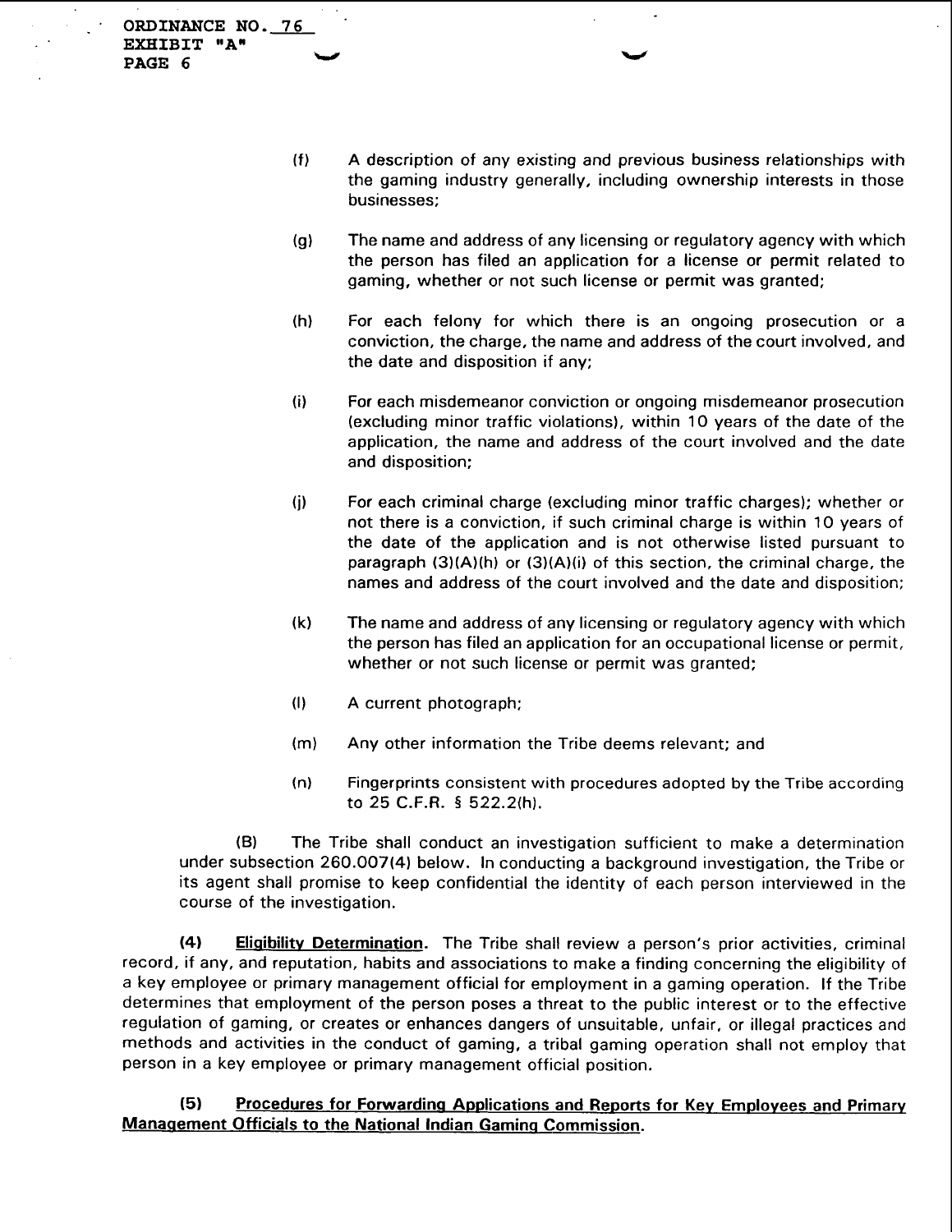**ORDINANCE NO. 76 EXHIBIT "A" PAGE 7 with a set of the set of the set of the set of the set of the set of the set of the set of the set of the set of the set of the set of the set of the set of the set of the set of the set of the set of the set of** 

> (A) When a key employee or primary management official begins work at a gaming operation authorized by this ordinance, the Tribe shall forward to the National lndian Gaming Commission a completed application for employment and conduct the background investigation and make the determination referred to in subsection 260.007(4) of this ordinance.

> (B) The Tribe shall forward the report referred to in subsection 260.007(6) of this ordinance to the National lndian Gaming Commission within 60 days after an employee begins work or within 60 days of the approval of this ordinance by the Chairman of the National lndian Gaming Commission.

> (C) The gaming operation shall not employ as a key employee or primary management official a person who does not have a license after 90 days.

### **(6)** Reoort to the National lndian Gaminq Commission.

(A) Pursuant to the procedures set out in subsection 260.007(5) of this ordinance, the Tribe shall prepare and forward to the National lndian Gaming Commission an investigative report on each background investigation. An investigation report shall include all of the following:

- (a) Steps taken in conducting a background investigation;
- (b) Results obtained;
- (c) Conclusions reached; and
- (dl The bases for those conclusions.

(B) The Tribe shall submit, with the report, a copy of the eligibility determination made under subsection 260.007(4) of this ordinance.

- (C) If a license is not issued to an applicant, the Tribe:
	- (a) Shall notify the National lndian Gaming Commission; and
	- (b) May forward copies of its eligibility determination and investigative report (if any) to the National lndian Gaming Commission for inclusion in the lndian Gaming Individuals Records System.

**(Dl** With respect to key employees and primary management officials, the Tribe shall retain applications for employment and reports (if any) of background investigations for inspection by the Chairman of the National lndian Gaming Commission or his or her designee for no less than three **(3)** years form the date of termination of employment.

### (7) Granting a Gaming License.

(A) If, within a 30 day period after the National lndian Gaming Commission receives a report, the National lndian Gaming Commission notifies the tribe that it has no objection to the issuance of a license pursuant to a license application filed by a key employee or a primary management official for whom the tribe has provided an application and investigative report to the National lndian Gaming Commission, the Tribe may issue a license to such applicant.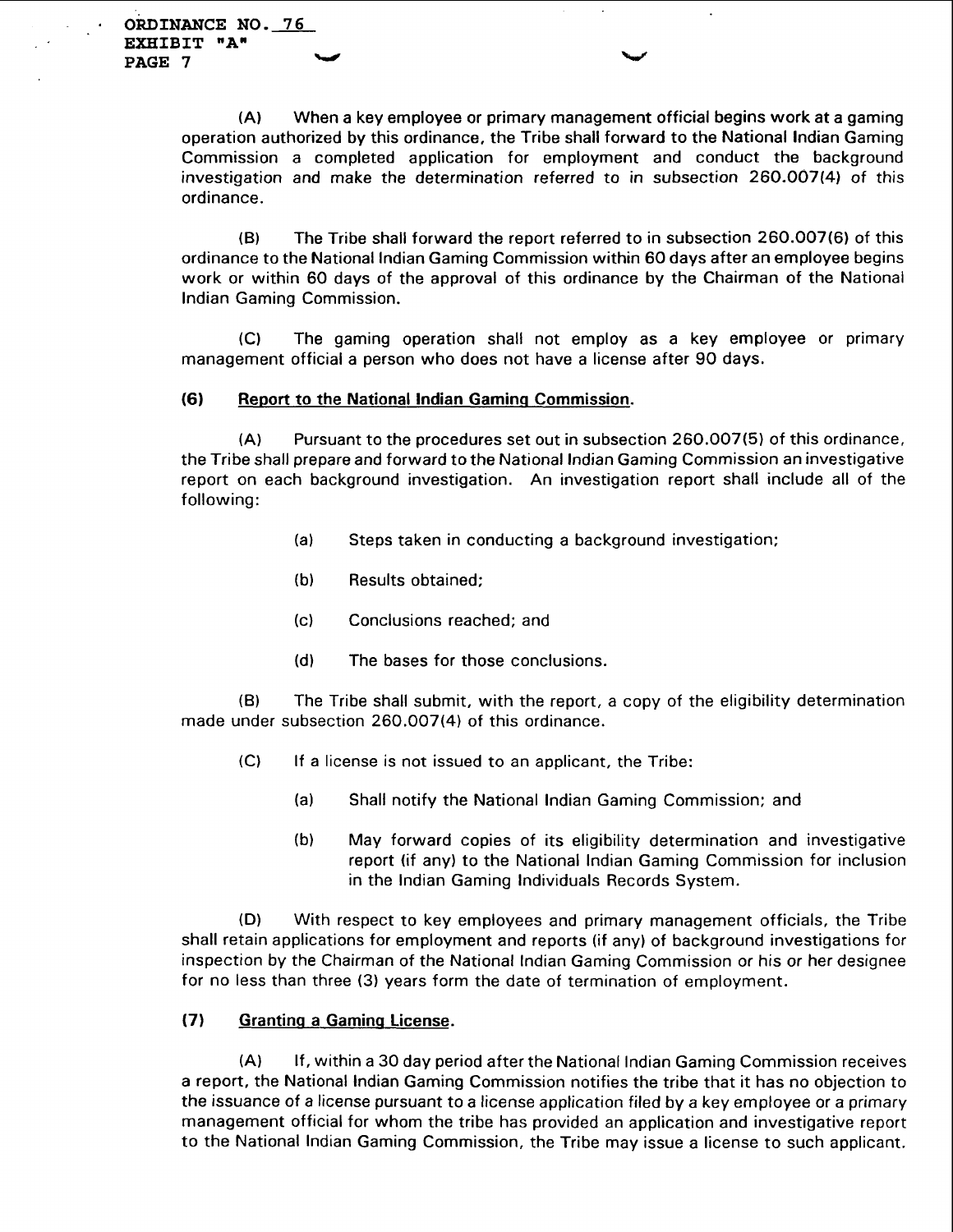(B) The Tribe shall respond to a request for additional information from the Chairman of the National lndian Gaming Commission concerning a key employee or a primary management official who is the subject of a report. Such a request shall suspend the 30-day period under subsection 7(A) of this ordinance until the Chairman of the National lndian Gaming Commission receives the additional information.

(C) If, within the 30 day period described above, the National lndian Gaming Commission provides the Tribe with a statement itemizing objections to the issuance of a license to a key employee or to a primary management official for whom the Tribe has provided an application and investigative report to the National lndian Gaming Commission, the Tribe shall reconsider the application, taking into account the objections itemized by the National lndian Gaming Commission. The Tribe shall make the final decision whether to issue a license to such applicant.

## **(8)** License Suspension.

(A) If, after the issuance of a gaming license, the Tribe receives from the National lndian Gaming Commission reliable information indicating that a key employee or a primary management official is not eligible for employment under subsection 260.007(4) of this ordinance, the Tribe shall suspend such license and shall notify in writing the licensee of the suspension and the proposed revocation.

(B) The Tribe shall notify the licensee of a time and a place for a hearing on the proposed revocation of a license.

(C) After a revocation hearing, the Tribe shall decide to revoke or to reinstate a gaming license. The Tribe shall notify the National lndian Gaming Commission of its decision.

**260.008** LICENSE LOCATIONS. The Tribe shall issue a separate license to each place, facility, or location on lndian lands were Class II or Class Ill gaming is conducted under this ordinance.

# **260.009** GAMING COMMISSION.

**(1)** Establishment of Gaming Commission. There is hereby established by the Tribe a Commission to be known as the Warm Springs Tribal Gaming Commission (hereafter "The Gaming Commission"). The Gaming Commission shall be composed of three **(3)** persons, who shall be designated as "Gaming Commissioners." Gaming Commissioners may be members or non-members of the Tribe, provided that not less than one Gaming Commissioner shall be a tribal member.

**(2)** Selection of Gaming Commission. The Tribal Council shall by motion appoint a fivemember Gaming Commission Selection Committee (hereafter "The Selection Committee") composed of two members of the Tribal Council, the Secretary-Treasurer of the Tribal Council and two members at large. Members of the Selection Committee may be either members or non-members of the Tribe. The Selection Committee shall establish procedures for notice of vacancies on the Gaming Commission, recruitment of qualified applicants, interview and selection processes. The Selection Committee shall submit their nominee(s) for any vacancy on the Gaming Commission to the Tribal Council for confirmation and appointment by Tribal Council resolution.

**(3) Disqualifications for Office**. The following persons may not serve as Gaming Commissioners:

(A) Members of the Tribal Council;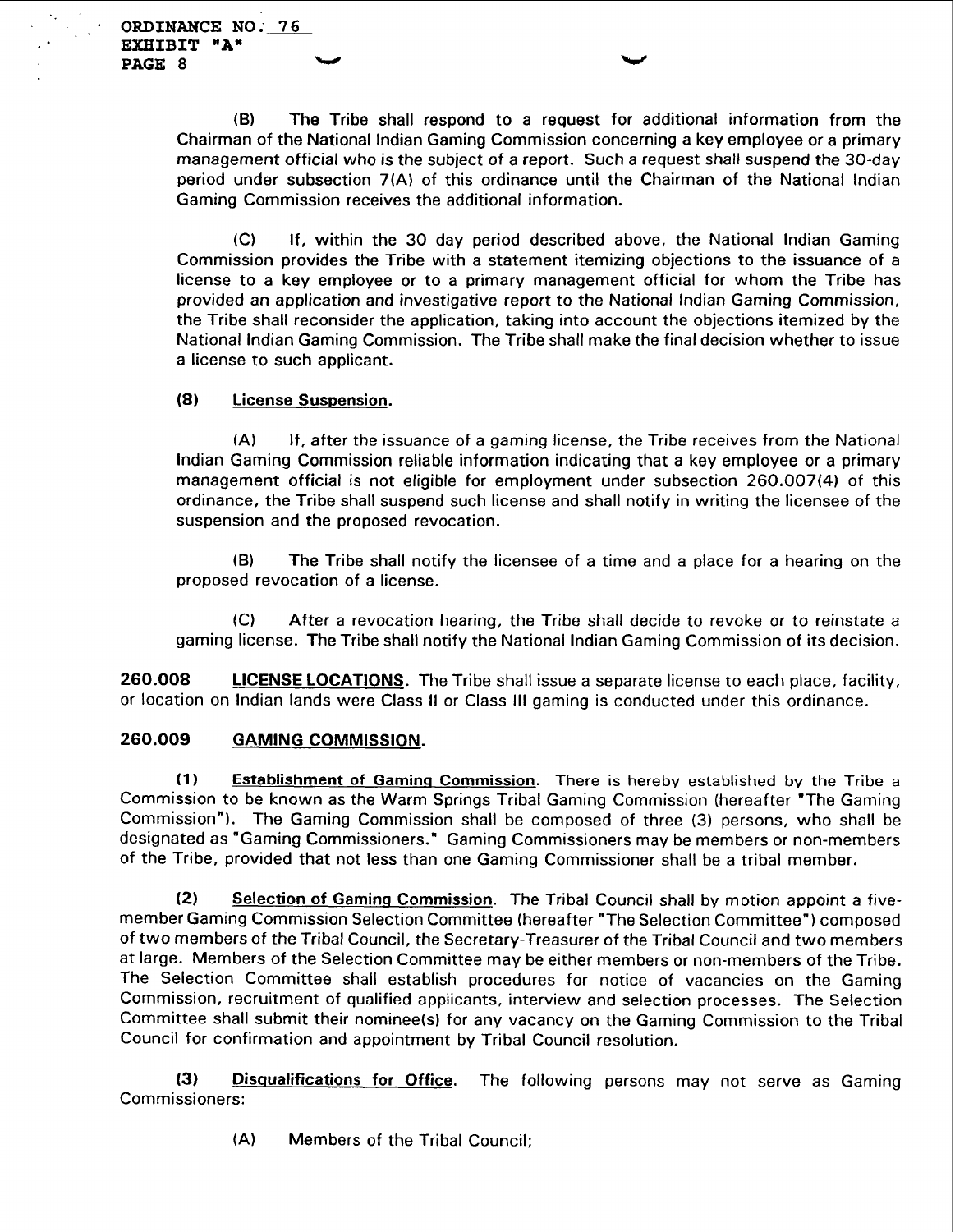**(B)** Employees of any gaming enterprise on the Reservation;

(C) The immediate family of any gaming contractor (including any principal thereof or closely associated independent contractor). For the purposes of this section, immediate family members are defined as: husband, wife, son, daughter, mother, father, brother, sister, grandfather, grandmother, legal guardian, or other totally dependent relative of the individual.

**(D)** Persons who would not be eligible to receive a gaming license from the Tribes; or

**(E)** Persons having any interest in or responsibility for, either directly or indirectly, any gaming related contract with the Tribes or any gaming enterprise on the Reservation.

**(4) Terms of Office.** The Gaming Commissioners shall serve for three-year terms, except that immediately after enactment of this Act one **(1)** of the Gaming Commissioners shall serve for two years, one **(1)** of the Gaming Commissioners shall serve for three years, and one (1) of the Gaming Commissioners shall serve for four years. Commissioner shall be designated in their appointment. Gaming Commissioners may serve for more than one term.

**(5) Removal from Office.** Gaming Commissioners may only be removed from office before the expiration of their terms by the Tribal Council for neglect of duty, malfeasance or other good cause shown, in the same manner as members of the Tribal Council may be impeached.

**(6) Quorum.** Two **(2)** Gaming Commissioners shall constitute a quorum of the Gaming Commission, provided at least one of such Gaming Commissioners shall be a tribal member.

**(7) Officers and Duties.** The Gaming Commission shall select, by majority vote, a Chair, Vice-Chair and Secretary. The Chair shall preside over meetings of the Gaming Commission and the Vice-Chair shall preside in absence of the Chair. The Secretary shall record in writing the minutes of all Gaming Commission meetings and all official actions taken by the Gaming Commission.

**(8) Voting.** All actions of the Gaming Commission shall be taken by majority vote. The Gaming Commission Chair may vote on any issue.

**(9) Meetinqs.** Meetings shall be held at least once per month at such place as specified in the notice of meeting. Additional meetings shall be held as called by the Chair or by at least two (2) Gaming Commissioners. Notice of meetings shall be given in writing to each Gaming Commissioner, served by first class mail or personal delivery at least five (5) business days prior to such meeting.

**(10) Compensation for Serving; Reimbursement of Expenses. Gaming Commissioners shall** be compensated for serving on the Gaming Commission at rates to be set by the Tribal Council. Gaming Commissioners shall be reimbursed for reasonable and necessary expenses incurred in connection with the performance of their official Gaming Commission duties.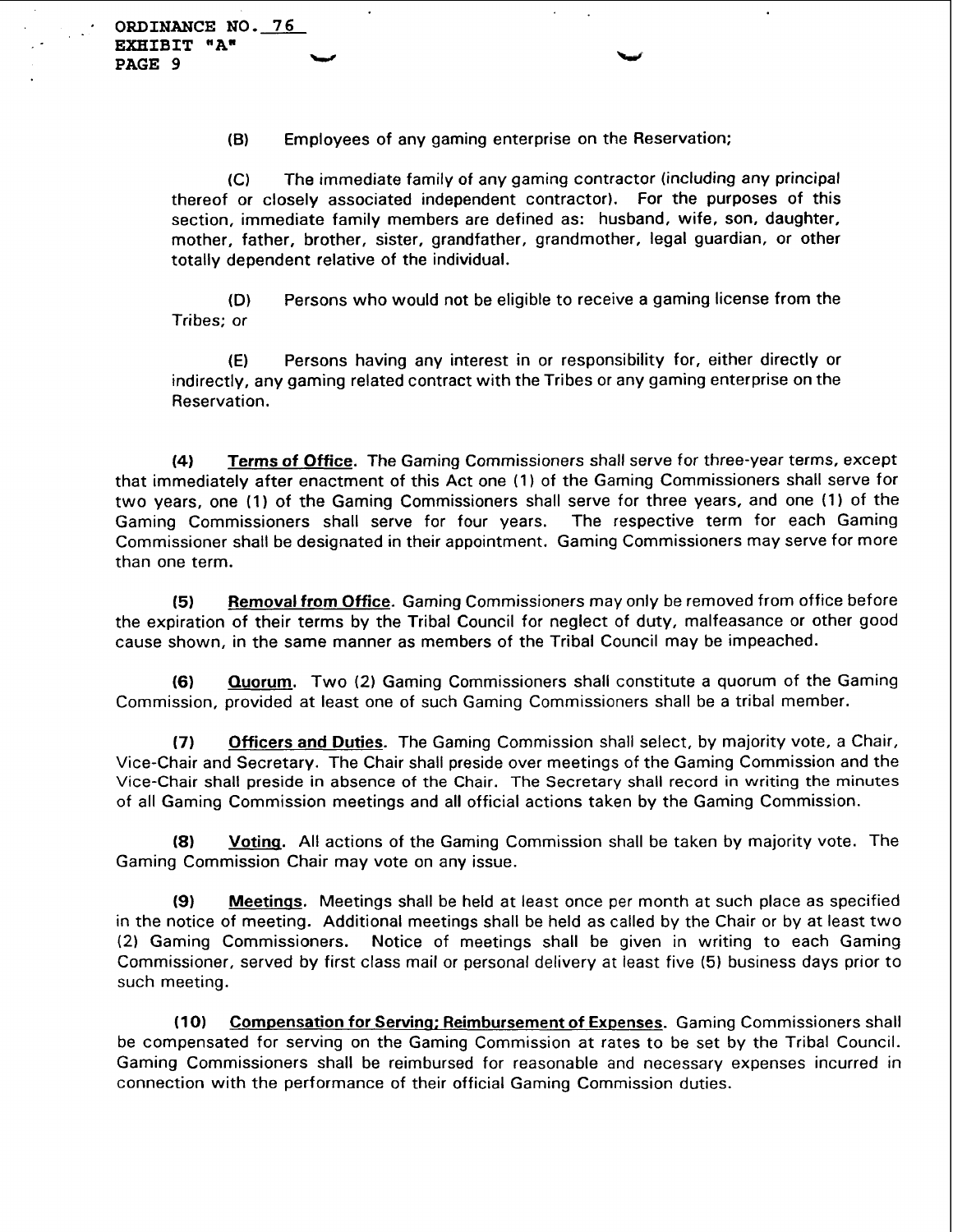**(1 1)** Powers and Duties. The Gaming Commission shall have the power and duty to:

(A) Inspect, examine and monitor gaming activities, including the power to demand access to and inspect, examine, photocopy and audit all papers, books and records respecting such gaming activities;

**(6)** Investigate any suspicion of wrongdoing in connection with any gaming activity;

(C) Conduct or cause to be conducted such investigations as may be necessary to determine in connection with any gaming activity, compliance with law or this Ordinance or any contracts, agreements, goods, services, events, incidents, or other matters related to gaming activities;

**(D)** Establish and collect license, investigation, and regulatory fees to cover the costs connected therewith;

**(El** Conduct background investigations regarding any person or entity in any way connected with any gaming activity and issue licenses to, at minimum, all qualified gaming enterprise key employees and primary management officials under requirements at least as stringent as those established in 25 CFR Parts 556 and 558; and grant, suspend, revoke, and renew licenses and hear and decide matters affecting such granting, suspension, revocation, or renewal of licenses;

(F) Hold such hearings, sit and act at such times and places, summon persons on the reservation to attend and testify at such hearings, take such testimony, and receive such evidence as the Gaming Commission deems relevant in fulfilling its duties;

**(GI** Administer oaths or affirmations to witnesses appearing before the Gaming Commission;

**(H)** Implement and administer a system, including the promulgation of regulations, for investigating, licensing and monitoring management, employees, vendors and others connected with gaming activities, as described in Section 260.007 of this Ordinance, including the issuance of licenses to gaming facilities, individuals and entities and the verification of internal controls, as required under this Ordinance, IGRA, and any Tribal-State compact or equivalent procedures prescribed by the Secretary of the Interior;

(I) Promulgate rules for any Class II or Class Ill gaming activity on the Reservation, except that rules for Class Ill activities shall not be in conflict with rules, if any, adopted under any Tribal-State compact.

**(J)** Issue such other regulations as it deems appropriate in order to implement the provisions of this Ordinance; and,

(K) Carry out such other regulatory duties with respect to gaming activities as the Tribal Council shall direct.